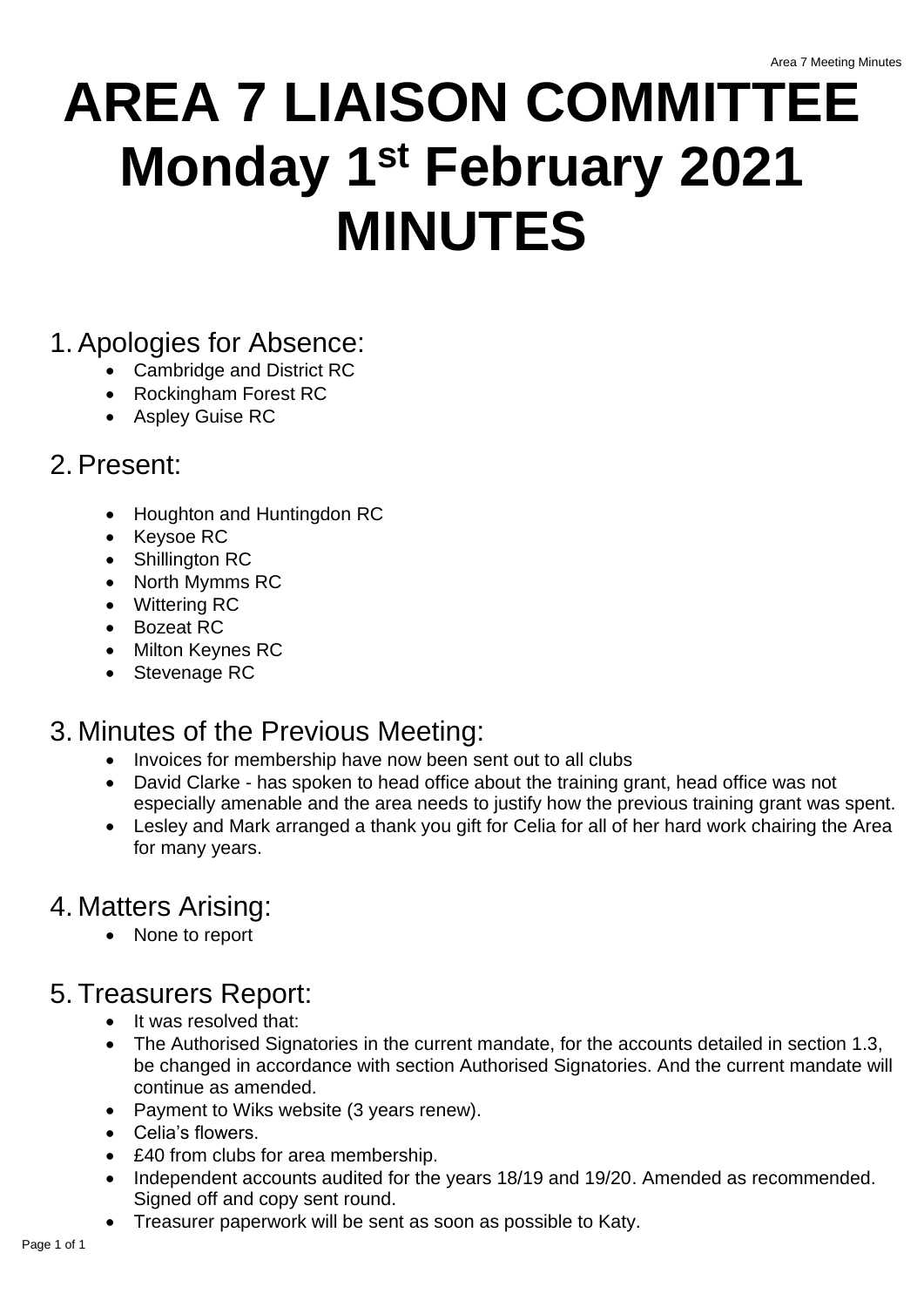• £30 for flowers from last year (for Celia's husband), paid back in October.

#### 6. Past Events: n/a

#### 7. Future Events:

- 16<sup>th</sup> April was the only date offered by Keysoe for the horse trials qualifier. It is not hopeful that it will be able to run on this date, therefore need to see if there are any issues with cancelling or whether they are still expecting it to run. **Catherine Hoare** to communicate with the new owners these questions and the possibility of a new date. 3-4<sup>th</sup> of July would be last date for it to be able to be held.
- A plan B for the horse trials may have to look to combine areas to run at a different venue, ie eith area 5. Alternatively, to see if there is another venue within the area it can be held at. There may be an issue with numbers if the areas are combined.
- Venues within the area that it could be held at include Horseheath (**Jo Meningen** to e-mail to enquire). Alternatively, to run with the Fitzwilliam PC ODE on 13th June at Alconbury (**Rebecca Robinson** to enquire). **Rebecca Rayner** will also ask her local PC about joining their ODE.
- Organising the horse trials as an area does help to increase funds that can be used towards area training and cancellation fees.
- Can't ballot for horse trials, worst case scenario would be no qualifier.
- **Action point on all areas to commit to help run the horse trials.**
- Midnight on 7/2/21 is the entry deadline for the virtual winter dressage qualifier. It might be easier to e-mail all video links as a club, clearly labelled with correct test etc. The championships will also be online (including the rescheduled 2020 championships).
- Show Jumping qualifier (summer) booked for 11<sup>th</sup> July 2021 at Glebe Farm. No judges booked yet.
- Summer Dressage qualifier, current plan is to run with the Fitzwilliam PC show on Sunday  $8<sup>th</sup>$  May at Milton Park. If that can't go ahead then Plan B will be to hold it in July at Alconbury.
- Keysoe RC had booked the dressage to music qualifier for Sunday 15th August with Simon, need to see whether this is still applicable.
- Arena eventing 2021/22 qualifier, need to ask Cambridge RC if can run as early as possible, from September 2021, to have more daylight. Possible date of 12th Sept? **Rachael Stevenson** to contact CDRC.
- HHRC has been chasing Keysoe for dates for indoor SJ. Waiting to hear back.

#### 8. Area Rep Report:

- The head office advisory committee met, and discussed changes to the championship event calendar.
- The arena eventing championships have been moved to the combined training date of  $22-23^{rd}$  of May 2021.
- The 2021 intermediate and novice championships and the rescheduled 2020 dressage championships will be run virtually.
- There was no solution to be able to run the show jumping championships so they have been cancelled.
- The combined training championships was cancelled as only two areas had run a qualifier, while most areas had run arena eventing qualifier.
- Further forwards there still shouldn't be too many/ large gatherings so the horse trials will be run as an ODE. Therefore only one night needed to stay or competitors can come and go in one day.
- Lincoln and the DTM are being monitored and hope that they may run.
- No rule updates.